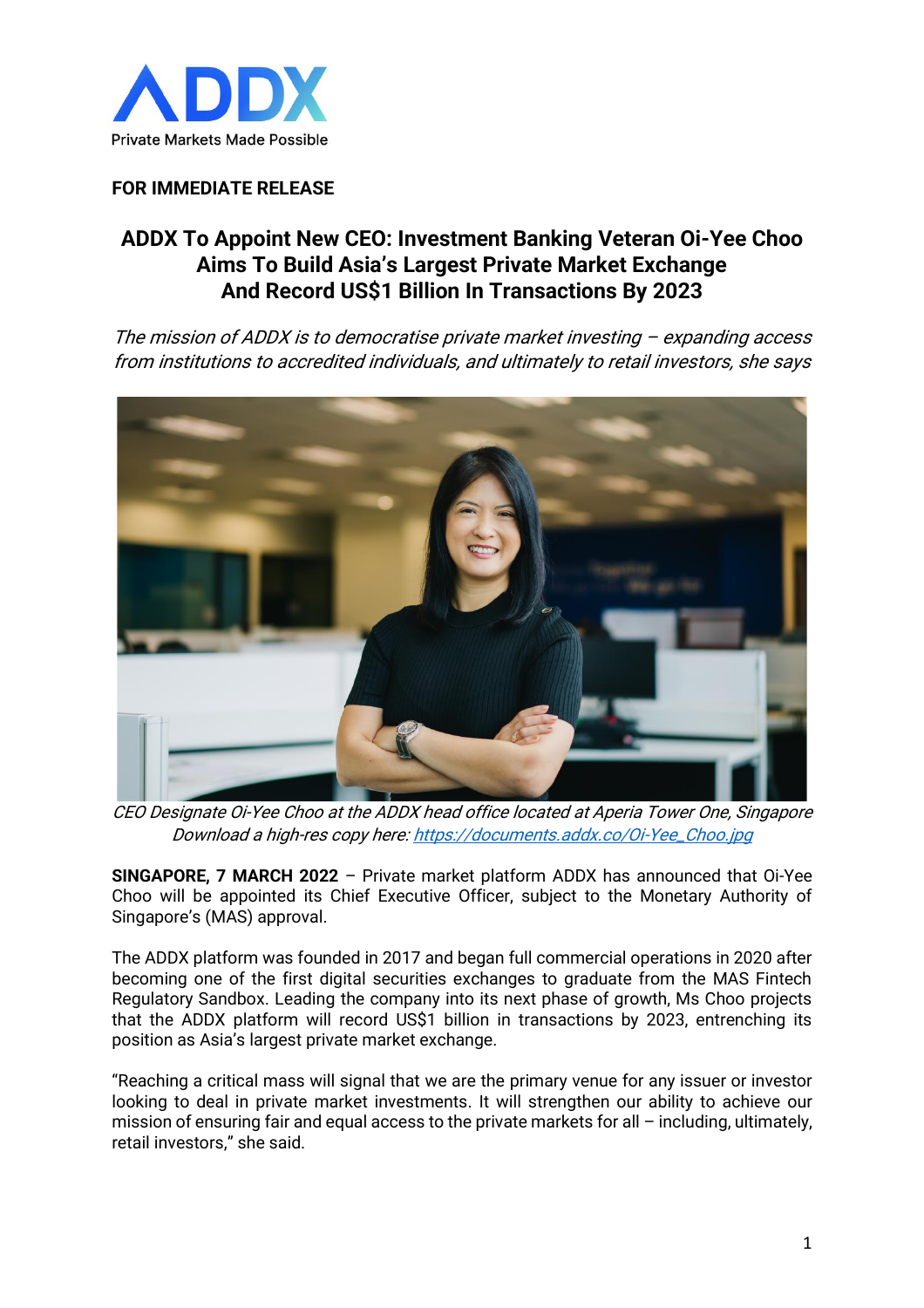

"The end game is a much better world than the one we live in  $-$  truly diversified portfolios not just for sovereign wealth funds and pensions funds, but every person on the street. Barriers to capital flows will be reduced significantly, allowing funds to reach the worthiest projects. This generates innovation, economic growth, jobs and government revenue."

Ms Choo joined the company as Chief Commercial Officer in January 2020, moving from UBS, where she was Head of Investment Banking for Singapore. MAS approval is being sought for ADDX Pte Ltd, a newly established entity which Ms Choo will lead as CEO, to operate the ADDX platform. ADDX Pte Ltd is fully owned by parent company ICHX Tech, which will continue to operate the ADDX platform under existing licenses until new MAS approvals are obtained for ADDX Pte Ltd. Following Ms Choo's appointment, Mr Danny Toe, who has been at the helm of the ADDX platform via ICHX Tech, will remain CEO of ICHX Tech<sup>1</sup>. With more than 20 years of capital markets experience at banks – including Morgan Stanley, Nomura and Citigroup – Ms Choo has worked on notable M&A and IPO deals, including the listing of Suntec REIT and Parkway Life REIT on Singapore Exchange (SGX).

Other new appointments include Darius Liu and Inmoo Hwang. Mr Liu, who had been Chief Operating Officer, is now Group Chief Strategy Officer of ICHX Tech. Mr Hwang, who was previously Head of Business Strategy and Growth, will take over as COO of ADDX Pte Ltd. The company forecasts that its permanent headcount will rise to 120 this year, up from 90 at the end of 2021.

Total transactions on the ADDX platform exceeded US\$150 million in 2021, and the lion's share came from individual accredited investors from 27 countries spanning Asia Pacific, Europe and the Americas (excluding the US). The pace of expansion is expected to accelerate further in 2022 and 2023, with the impending launch of institutional and corporate investor accounts, and individual account openings now growing at a rate of 120% per year. By 2023, the total number of deals completed on the ADDX platform is likely to multiply by at least four times to reach 100, up from the 24 deals completed by the end of 2021.

"We are building the Amazon of the private markets  $-$  the first stop investors think of when considering alternative investments, because they know they will find here a full range of products with varying risk-reward profiles," Ms Choo said.

The multi-asset exchange has onboarded funds, bonds and equities. Asset classes represented by products on the platform include private equity and venture capital, private debt, real estate, hedge funds and crypto funds. The ADDX platform will onboard more global general partners (GPs) this year, after launching deals last year by blue-chip names such as Partners Group, UOB, Investcorp, Mapletree, Azalea, SeaTown and CGS-CIMB.

Using blockchain and smart contracts, the ADDX platform automates manual processes in the issuance, custody, distribution and secondary trading of private market products. The resulting efficiency from tokenisation allows the platform to fractionalise investments from US\$1 million to US\$10,000. For issuers, the digital securities exchange provides access to previously untapped capital pools and reduces both the cost and minimum threshold of fundraising projects. In January 2021, ICHX Tech, which operates the ADDX platform, announced its Series A US\$50 million round. The fintech company is backed by Singapore

<sup>&</sup>lt;sup>1</sup> ICHX Tech is the holding company for ADDX Pte. Ltd., as well as overseas subsidiaries.